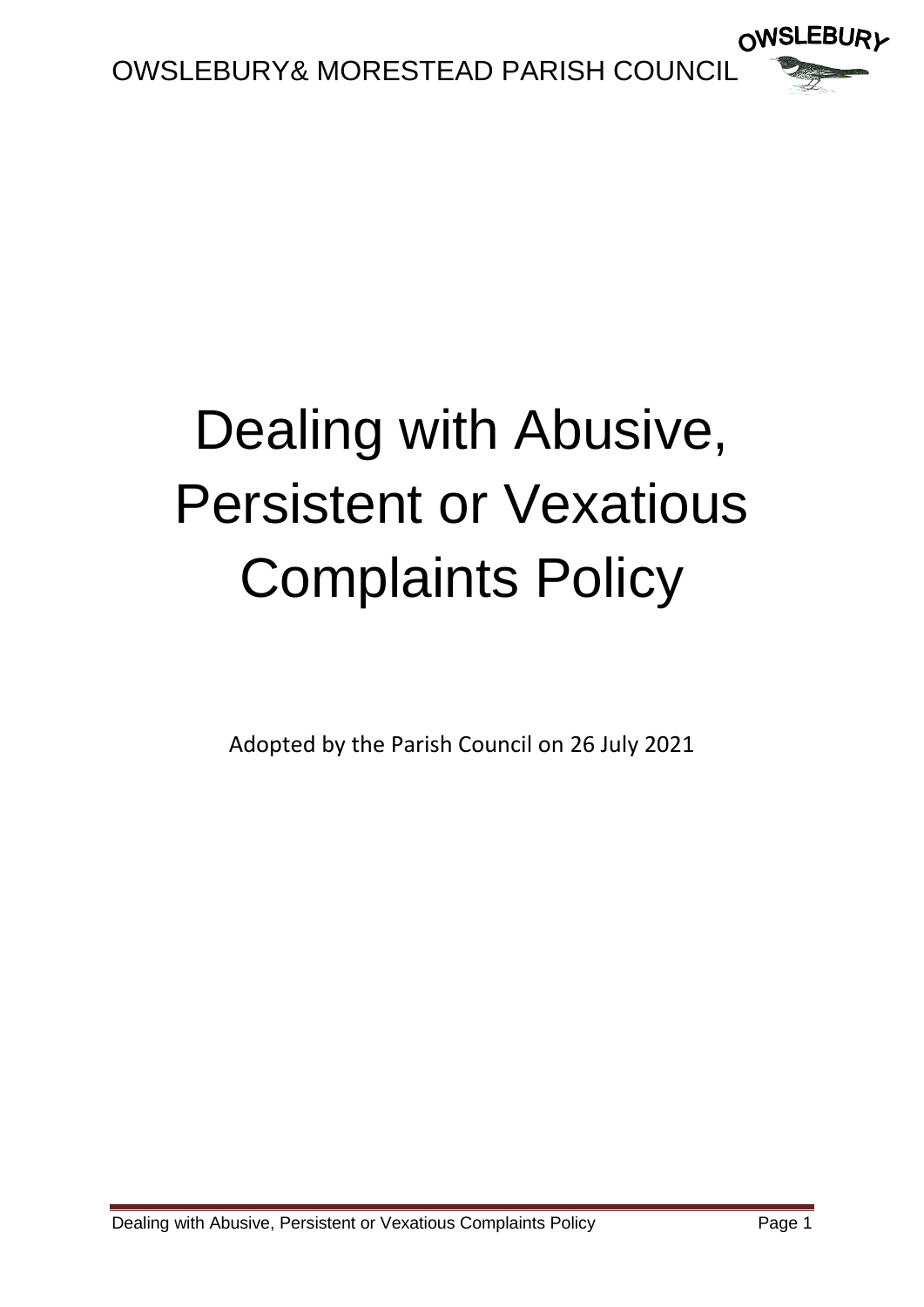### OWSLEBURY& MORESTEAD PARISH COUNCIL



### **1. Introduction**

1.1 Dealing with a complaint is a straightforward process but in a minority of cases, people pursue their complaints in a way which can either impede the investigation of their complaint or can have significant resource issues for the council. This can happen either while their complaint is being investigated, or once the council has finished dealing with the complaint.

1.2 Owslebury Parish Council is committed to dealing with all complaints equitably, comprehensively, and in a timely manner.

1.3 We will not normally limit the contact which complainants have with council staff or offices.

1.4 We do not expect Councillors or staff to tolerate unacceptable behaviour by complainants, or any customer. Unacceptable behaviour includes behaviour which is abusive, offensive or threatening and may include:

- Using abusive or foul language on the telephone, face-to-face, by letter. Fax, email, text, etc
- Any form of intimidating or threatening behaviour
- Sending multiple emails
- Leaving multiple voicemails

1.5 We will take action to protect staff and Councillors from such behaviour. If a complainant behaves in a way that is unreasonably persistent or vexatious, we will follow this policy.

1.6 Raising legitimate queries or criticisms of a complaints procedure as it progresses, for example if agreed timescales are not met, should not in itself lead to the complaint being regarded as vexatious.

1.7 Similarly, the fact that a complainant is unhappy with the outcome of a complaint and seeks to challenge it once, or more than once, should not necessarily cause him or her to be labelled unreasonably persistent.

#### **2. Aim of this policy**

2.1 The aim of this policy is to contribute to our overall aim of dealing with all complaints in ways which are demonstrably consistent, fair and reasonable.

2.2 It sets out how we will decide which complaints will be treated as vexatious or unreasonably persistent, and what we will do in those circumstances. The policy is for the information of staff, Councillors and customers.

#### **3. Definitions**

3.1 We have adopted the Local Government Ombudsman's (LGO) definition of "unreasonable complainant behaviour" and "unreasonable persistent complaints"

3.2 We define unreasonably persistent and vexatious complaints as those which, because of the frequency or nature of the complainant's contacts with the council, hinder our consideration of their or other people's complaints. The description 'unreasonably persistent' and 'vexatious' may apply separately or jointly to a particular complaint.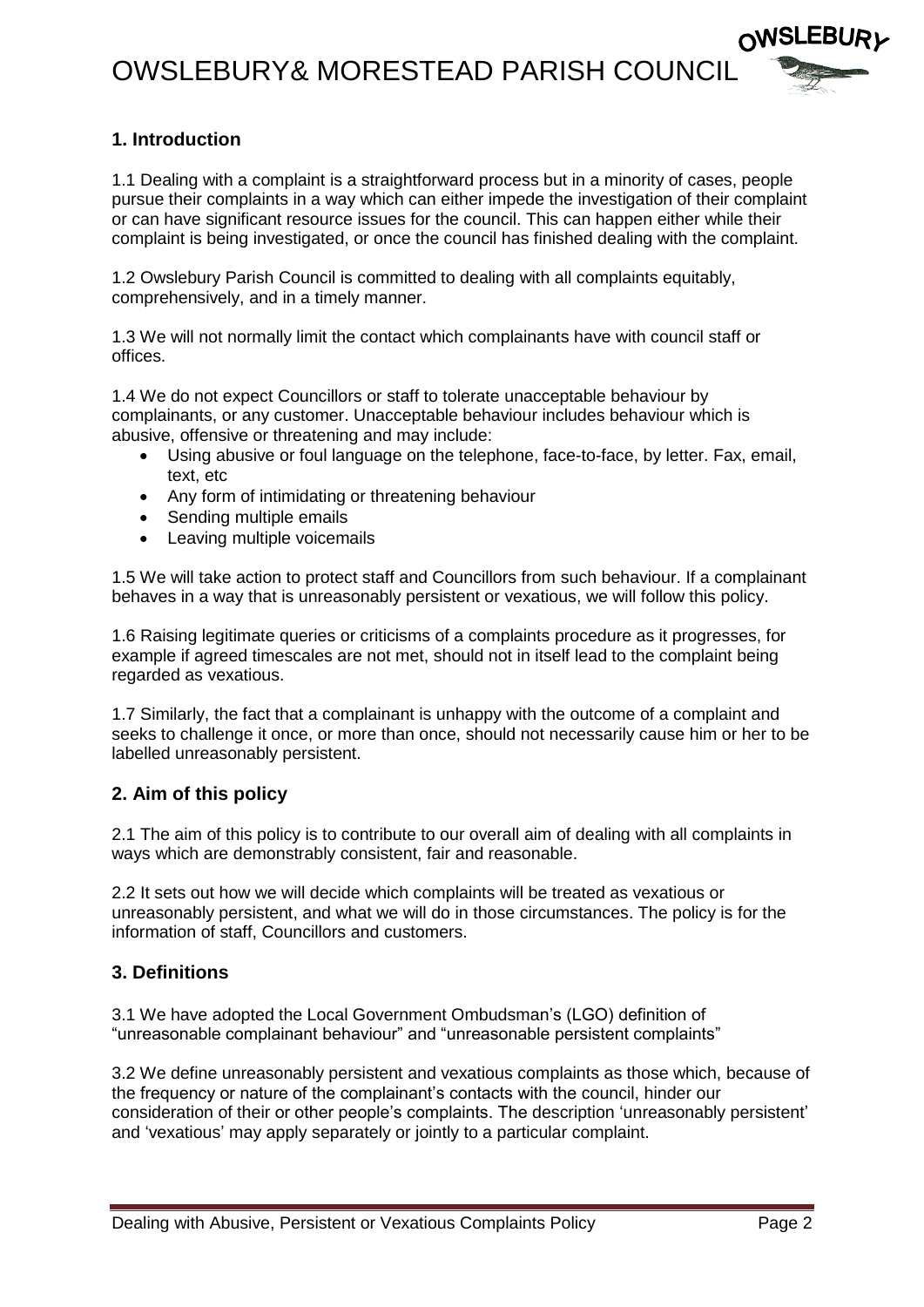### OWSLEBURY& MORESTEAD PARISH COUNCIL



3.4 Features of an unreasonably persistent and/or vexatious complaint include the following (the list is not exhaustive, nor does one single feature on its own necessarily imply that the complaint and the person making it will be considered as being in this category):

- there are insufficient or no grounds for the complaint and it is made only to annoy (or for reasons that the complainant does not admit or make obvious)
- there are no specified grounds for the complaint
- the complainant refuses to co-operate with the complaints investigation process while still wishing their complaint to be resolved
- the complaint is about issues not within the power of the Parish Council to investigate, change or influence (examples could be a complaint about a private car park, or something that is the responsibility of another organisation) and where the complainant refuses to accept this
- the complainant insists on the complaint being dealt with in ways which are incompatible with the complaints procedure or with good practice (insisting, for instance, that there must not be any written record of the complaint or insisting the complaint is only dealt with by the Chair)
- there appears to be groundless complaints about the staff or Councillors dealing with the complaints, and an attempt to have them dismissed or replaced
- there is an unreasonable number of contacts with the Parish Council, by any means, in relation to a specific complaint or complaints
- there are persistent and unreasonable demands or expectations of staff and/or the complaints process after the unreasonableness has been explained to the complainant (an example of this could be a complainant who insists on immediate responses to numerous, frequent and/or complex letters, faxes, telephone calls, texts, emails, etc)
- attempts to harass, verbally abuse or otherwise seek to intimidate staff or Councillors dealing with their complaint by use of foul or inappropriate language or by the use of offensive or discriminatory language
- subsidiary or new issues are raised whilst a complaint is being addressed that were not part of the complaint at the start of the complaint process
- trivial or irrelevant new information is introduced whilst the complaint is being investigated and an expectation that this to be taken into account and commented on
- there is a change to the substance or basis of the complaint without reasonable justification whilst the complaint is being addressed
- the complainant denies statements he or she made at an earlier stage in the complaint process
- the complainant electronically records meetings and conversations without the prior knowledge and consent of others involved
- the complaint is the subject of an excessively "scattergun" approach; for instance, the complaint is not only submitted to the council, but at the same time to a Member of Parliament, other councils, elected councillors of this and other councils, the council's independent auditor, the Monitoring Officer or Standards Committee, the police, solicitors, and/or the Local Government Ombudsman
- the complainant refuses to accept the outcome of the complaint process after its conclusion, repeatedly arguing the point, complaining about the outcome, and/or denying that an adequate response has been given
- the same complaint is made repeatedly, perhaps with minor differences, after the complaints procedure has been concluded and where the complainant insists that the minor differences make these 'new' complaints which should be put through the full complaints procedure

**OWSLEBURL**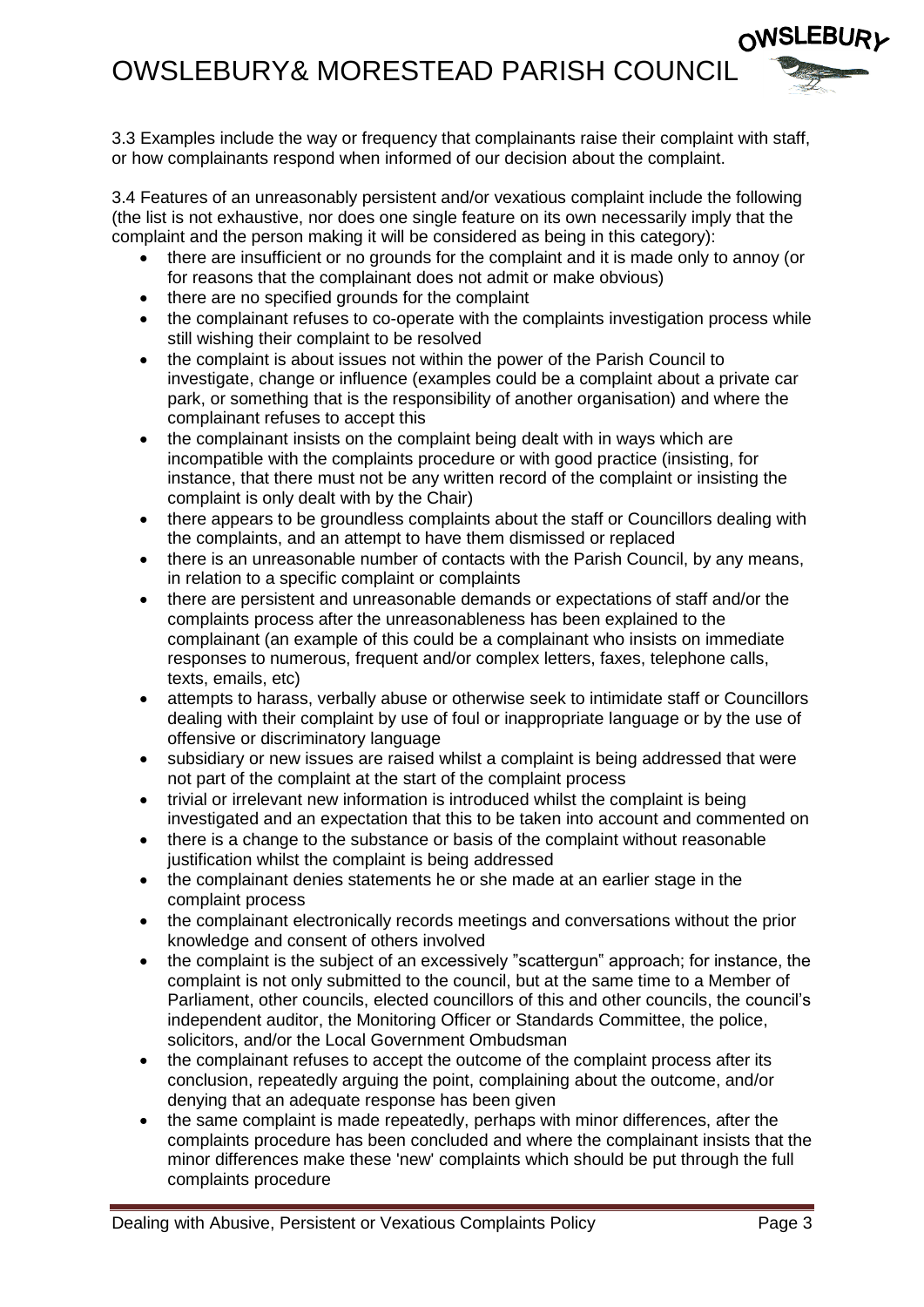

- the complaint remains "active" through the complainant persisting in seeking an outcome which we have explained is unrealistic for legal, policy or other valid reasons
- documented evidence is not accepted as factual by the complainant
- the complaint relates to an issue based on a historic and irreversible decision or incident
- the complaint combines some or all of these features

### **4. Imposing restrictions**

4.1 The Parish Council will ensure that the complaint is being, or has been, investigated properly according to the complaints procedure.

4.2 In the first instance the Clerk investigating the complaint will consult with their Chair or the Vice Chair in their absence, prior to issuing a warning to the complainant. The Clerk will contact the complainant either in writing or by email to explain why this behaviour is causing concern and ask them to change this behaviour. The Clerk will explain the actions that the Parish Council may take if the behaviour does not change.

4.3 If the disruptive behaviour continues, the Clerk will issue a letter or email to the complainant advising them that the way in which they will be allowed to contact the Parish Council in future will be restricted. The Clerk will inform the complainant in writing of what procedures have been put in place and for what period, either in this letter or a subsequent letter. The Clerk can consult with the Monitoring Officer or other member of the Parish Council's legal team if they so wish.

4.4 Any restriction that is imposed on the complainant's contact with the Parish Council will be appropriate and proportionate, and the complainant will be advised of the period of time the restriction will be in place for. In most cases restrictions will apply for between three and six months but in exceptional cases may be extended. In such cases the restrictions would be reviewed on a quarterly basis.

4.5 Restrictions will be tailored to deal with the individual circumstances of the complainant and may include:

- Banning the complainant from making contact by telephone except through a third party e.g. solicitor/councillor/friend acting on their behalf
- Banning the complainant from sending emails to individual Councillors and/or all council officers and insisting they only correspond by letter
- Requiring contact to take place with the Clerk only
- Restricting telephone calls to specified days / times / duration
- Requiring any personal contact to take place in the presence of an appropriate witness
- Letting the complainant know that the Parish Council will not reply to or acknowledge any further contact from them on the specific topic of that complaint (in this case, a designated member of staff will be identified who will read future correspondence)
- Informing the complainant that any further complaints from him or her will only be considered if a Clerk agrees that it warrants investigation

4.6 When the decision has been taken to apply this policy to a complainant, the Clerk will contact the complainant in writing to explain:

- why the Parish Council has taken the decision,
- what action the Parish Council is taking,
- the duration of that action,